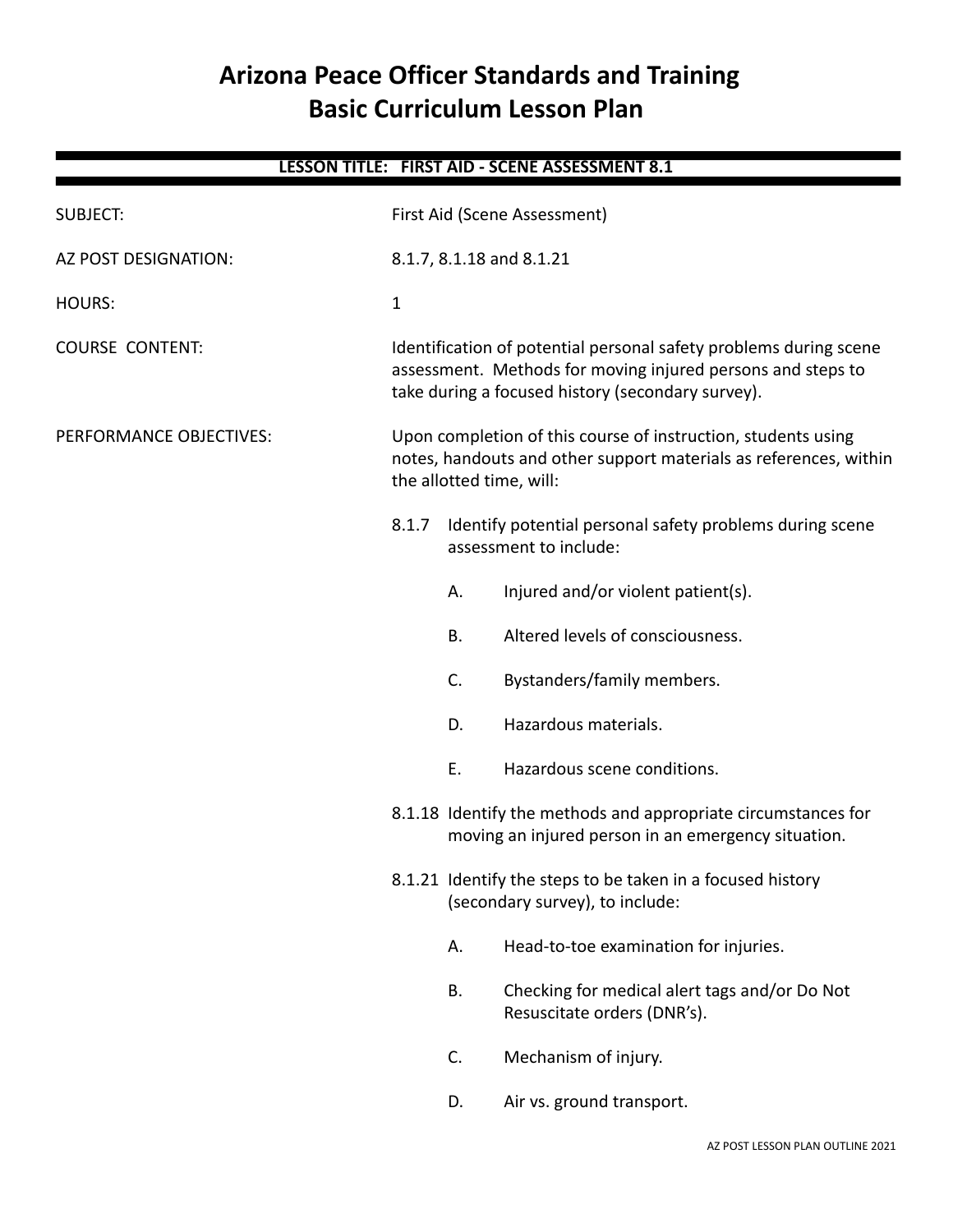| LESSON TITLE: FIRST AID<br><b>SCENE ASSESSMENT</b>                                                                                                                                                                                                              |                                                                                                                            | PAGE: 2                                                                                                                                |  |  |  |
|-----------------------------------------------------------------------------------------------------------------------------------------------------------------------------------------------------------------------------------------------------------------|----------------------------------------------------------------------------------------------------------------------------|----------------------------------------------------------------------------------------------------------------------------------------|--|--|--|
| DATE FIRST PREPARED:                                                                                                                                                                                                                                            | January 199                                                                                                                |                                                                                                                                        |  |  |  |
| <b>PREPARED BY:</b>                                                                                                                                                                                                                                             | Allen Weston                                                                                                               |                                                                                                                                        |  |  |  |
| <b>REVIEWED - REVISED:</b><br><b>REVIEWED - REVISED:</b><br><b>REVIEWED - REVISED:</b><br><b>REVIEWED - REVISED:</b><br><b>REVIEWED - REVISED:</b><br><b>REVIEWED - REVISED:</b><br>AZ POST - APPROVAL:<br>AZ POST - APPROVAL:<br><b>INSTRUCTOR REFERENCES:</b> | David Kleinman<br>AZ POST (Word)<br><b>AZ POST Hours Corrected</b><br>AZPOST (DocX)<br><b>Richard Watling</b><br>Lori Wait | DATE: November 2000<br>DATE: June 2003<br>DATE: June 2006<br>DATE: March 2022<br>DATE:<br>DATE:<br>DATE: June 2006<br>DATE: March 2022 |  |  |  |
| <b>CLASS LEVEL:</b>                                                                                                                                                                                                                                             | Student                                                                                                                    |                                                                                                                                        |  |  |  |
| <b>TRAINING AIDS:</b>                                                                                                                                                                                                                                           |                                                                                                                            |                                                                                                                                        |  |  |  |
| <b>INSTRUCTIONAL STRATEGY:</b>                                                                                                                                                                                                                                  | Interactive lecture and class discussion.                                                                                  |                                                                                                                                        |  |  |  |
| <b>SUCCESS CRITERIA:</b>                                                                                                                                                                                                                                        | 70% or higher on a written, multiple-choice examination.                                                                   |                                                                                                                                        |  |  |  |
| <b>COMPUTER FILE NAME:</b>                                                                                                                                                                                                                                      | <b>Scene Assessment</b>                                                                                                    |                                                                                                                                        |  |  |  |
| DATE RELEASED TO THE SHARE FILE:                                                                                                                                                                                                                                | May 27, 2022                                                                                                               |                                                                                                                                        |  |  |  |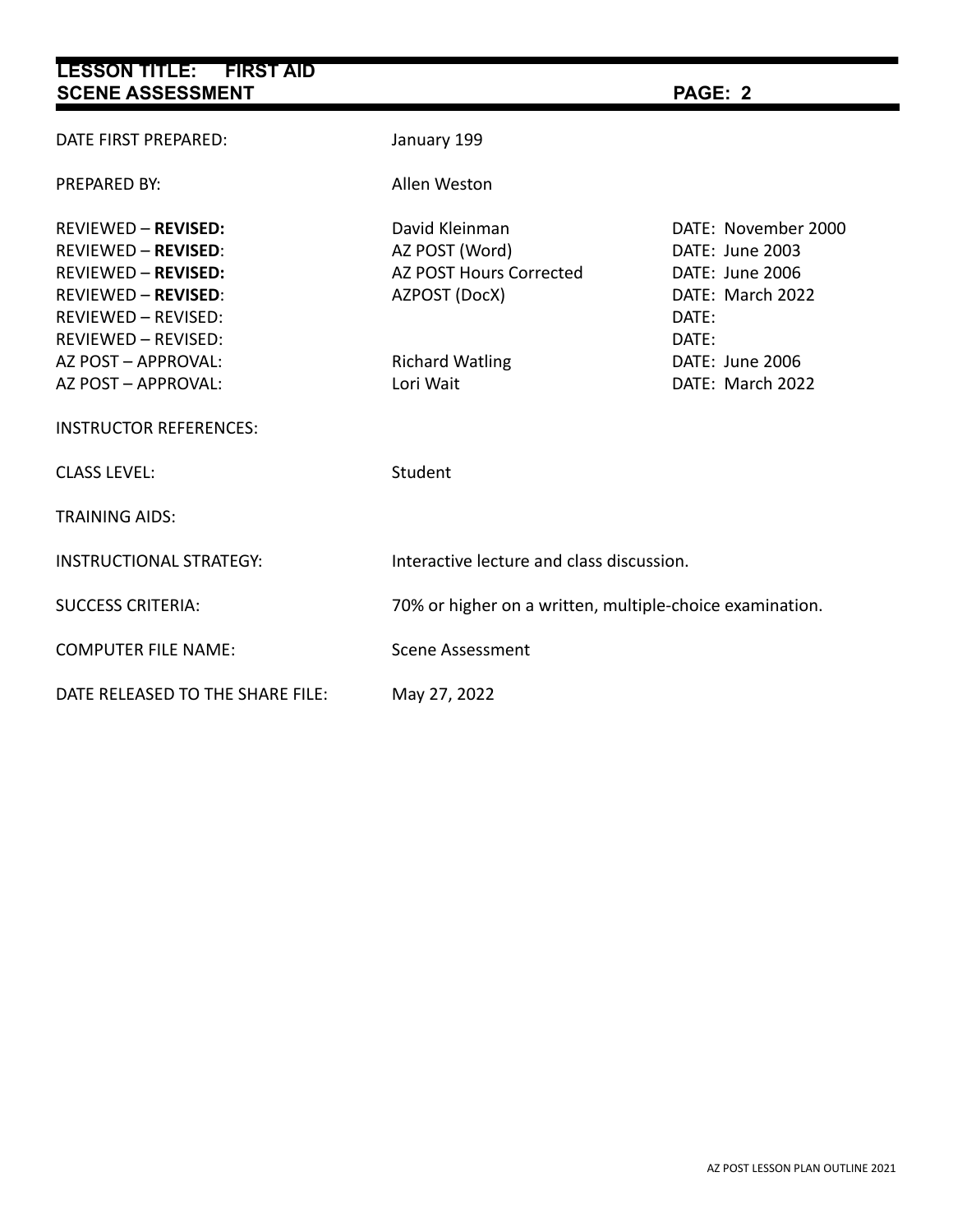# **LESSON TITLE: FIRST AID SCENE ASSESSMENT PAGE: 3**

#### **I. INTRODUCTION**

- A. Instructor (self) introduction.
- B. Preview of performance objectives.

### **II. PERSONAL SAFETY**

A. **Your personal safety is always your primary concern.**

### **III. POTENTIAL PERSONAL SAFETY PROBLEMS**

- A. Injured and/or violent patient(s).
- B. Altered levels of consciousness.
- C. Bystanders and family members.
- D. Hazardous materials.

# **IV. INJURED AND/OR VIOLENT PATIENT(S) P. O. 8.1.7**

- A. Scene assessment. **P. O. 8.1.7A**
	- 1. Weapons and sharp objects can be used against you or others.
	- 2. Household items (e.g., hot coffee, window cleaner, liquid cleaners, etc.).
- B. Unpredictability of a patient: Mood swings Dr. Jekyll/Mr. Hyde.
- C. Physical causes are still present.

# **V. ALTERED LEVEL OF CONSCIOUSNESS**

- A. Conscious and unconsciousness. **P. O. 8.1.7B**
	- 1. Appears normal.
	- 2. Rational.
	- 3. Irrational.
	- 4. Violent.
- B. The potential for sudden aggressive/violent behavior.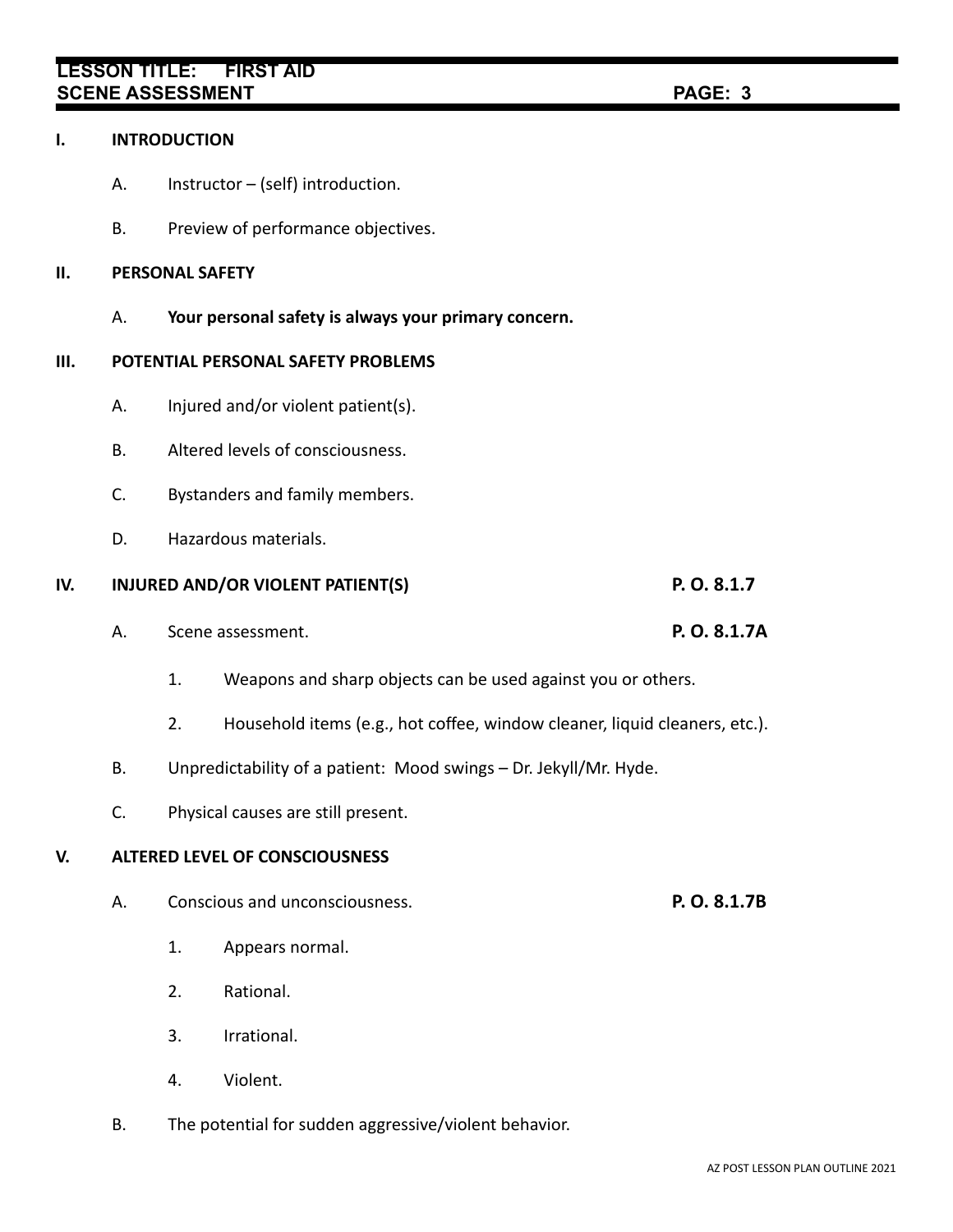# **LESSON TITLE: FIRST AID SCENE ASSESSMENT PAGE: 4**

- C. A danger to himself/herself or others: The ability to hurt themselves is the same as the ability to hurt you or others.
- D. Causes:
	- 1. Medical.
	- 2. Drugs/alcohol.
	- 3. Trauma.

### **VI. BYSTANDERS AND FAMILY MEMBERS P. O. 8.1.7C**

- A. Family members may be emotionally upset.
- B. Family members can become physically aggressive.
- C. Bystanders/friends may attempt to incite others to become active or aggressive toward officers or others.
- D. A person may have a medical reaction due to the stress of the situation.
- E. A known suspect could return to the scene, causing:
	- 1. A threat to the injured.
	- 2. A threat to officers.
	- 3. A threat to bystanders.

#### **VII. HAZARDOUS MATERIALS P. O. 8.1.7D**

- A. Unknown chemicals/materials present at the scene.
- B. Known chemicals/materials present at the scene. Chemical transportation emergency center 1 (800) 424-9300.
- C. Time could be an issue with how materials react to their environment.
- D. Two (2) or more chemicals could cause a toxic reaction.
- E. Biohazards are covered in the separate outline on blood borne.

#### **VIII. RESPONSE**

A. Scene assessment.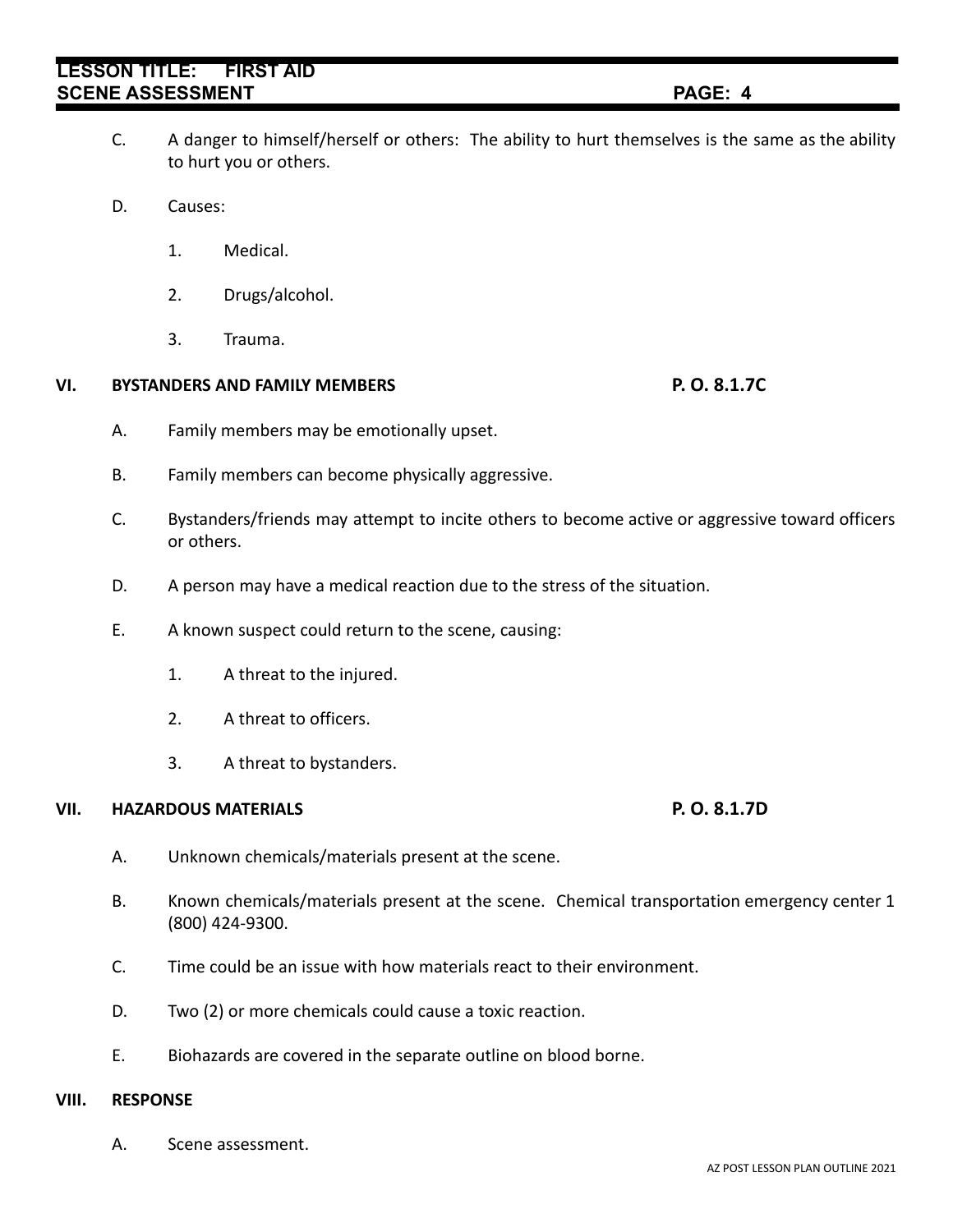- 1. Treat all scenes as a potential hazard. **P. O. 8.1.7E**
- 2. Remember that you may think you are there as a first responder, but the public still sees you as a police officer.
- B. Officer's safety.
- C. Wear protective equipment.
- D. Clean up after.
	- 1. What is on your uniform; do you want to wash it with your kids' clothes?
	- 2. What is on the bottom of your shoes; do you want it on your carpet at home?

### **IX. MOVING PATIENTS P. O. 8.1.18**

- A. When is it necessary?
	- 1. Hazardous scenes: Scenes containing electrical hazards, fire risks, toxic areas, gunfire and uncontrollable traffic, etc.
	- 2. Reposition required for care: For example, the patient is on a poor surface for CPR or you cannot provide treatment to a certain area on the victim without him/her being moved.
	- 3. The patient may also need to be moved due to environmental injuries or to gain access to a more seriously injured patient.
- B. Methods of moving:
	- 1. **One rescuer drag:** Approach the victim from behind and cup the neck.
		- a. Slide your hands around the bottom of the patient's arms, supporting the head, neck and back with your elbows.
		- b. Walk backwards, lifting slightly to drag the victim's legs.
		- c. This method is for when you need to move the patient but it is not a matter of seconds to accomplish it.
	- 2. **POPAT drag:** The method that you learn for the POPAT will work well for those situations when you must move the patient immediately.
		- a. Remember you will not be able to ensure C-spine precautions using this move.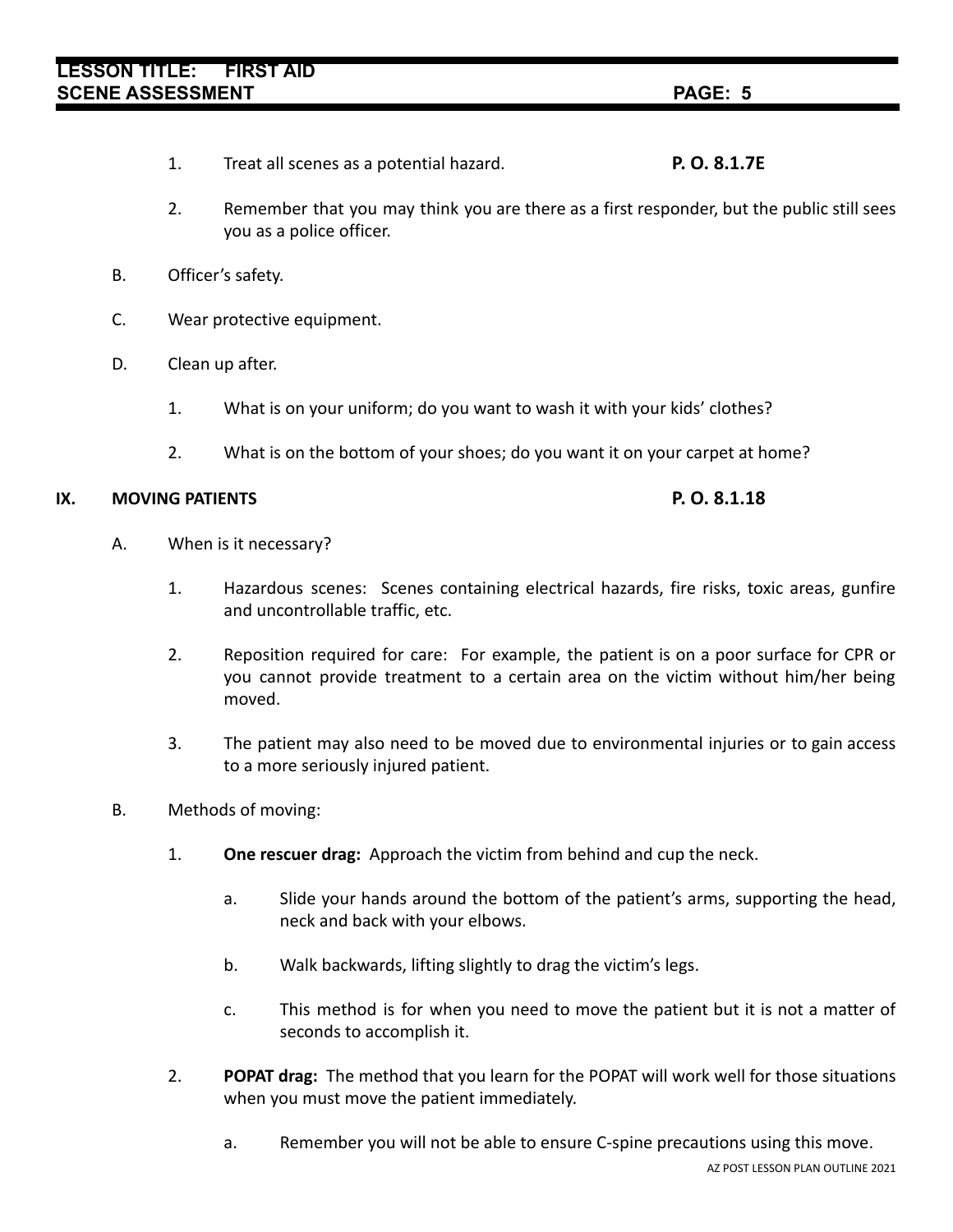#### **X. SCENE RESOURCES**

- A. **Bystanders:** Can be used for non-major tasks such as: Retrieving equipment, scene control and minor medical tasks such as applying direct pressure, etc.
- B. However, if bystanders are impeding your ability to provide care, they must be moved.
	- 1. Refer to A.R.S. §28-622 obedience to police officers.
	- 2. Refer to A.R.S. §13-2402 obstructing governmental operations.
	- 3. Refer to A.R.S. §13-2509 resisting an order directing, regulating or controlling a motor vehicle.
- C. **Family:** Can be used just as bystanders, but are also useful in talking to and calming the patient and providing patient history.
	- 1. Family members can also assist in CPR ventilation.
	- 2. Obtain the same identification as bystanders.
- D. **Equipment:** Be aware of items around the scene that can assist you (e.g., blankets, towels, etc.).

#### **XI. MEDICAL RESPONSE P. O. 8.1.21D**

- A. Types of service:
	- 1. Fire/rescue.
	- 2. Ambulance.
	- 3. Helicopter.
		- a. You need to make the decision to call early on into the call.
			- i. Do not wait for EMS to arrive.
			- ii. You can always cancel the helicopter.
		- b. Types of patients to fly:
			- i. Rollovers.
			- ii. Head on's.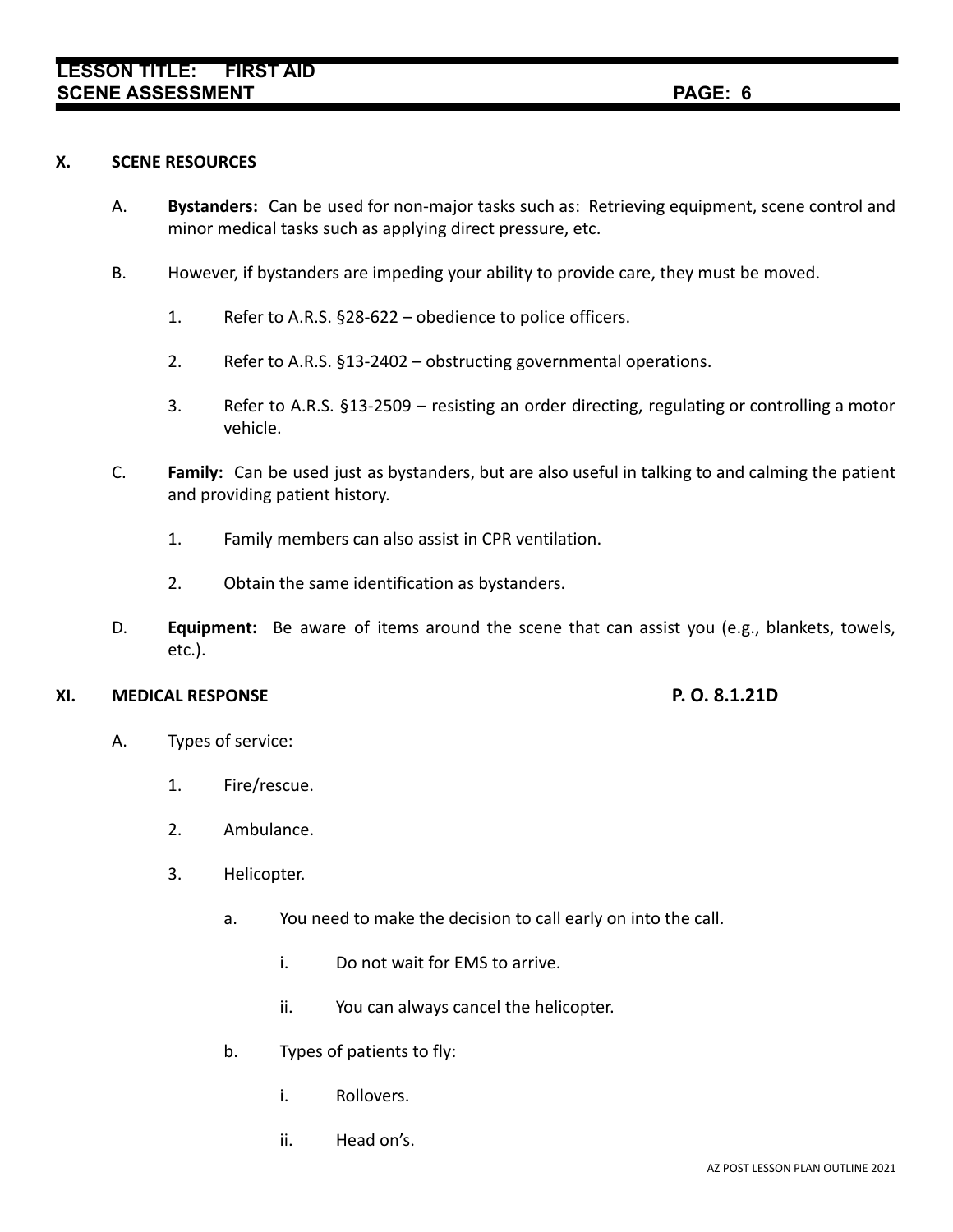- iii. High speed.
- iv. Gun shots.
- v. Significant trauma.
- vi. Any long transport where a patient may be compromised.
- 4. Mobile CCU.
- B. Levels of response:
	- 1. First responder.
		- a. Not recognized in Arizona.
		- b. About 40 hours of training.
	- 2. Basic life support (BLS).
		- a. EMT'S.
		- b. Immobilization skills, MAST pants, oxygen therapy, bandaging, etc.
	- 3. Intermediate EMT.
		- a. Usually in rural areas.
		- b. IV's, some drugs, advanced airway skills, etc.
	- 4. Paramedic.
		- a. Everything an I-EMT can do plus all of the cardiac as well.
	- 5. Registered nurse.
		- a. Usually only on the helicopters and mobile CCU's.
- C. Mental exercise:
	- 1. You are working a public relations day at the park. Someone comes up to you and says a man is drowning in the pool. You go to the pool and see a very fat man lying at the bottom of the deep end of the pool.
	- 2. What do you do first? (Call EMS)